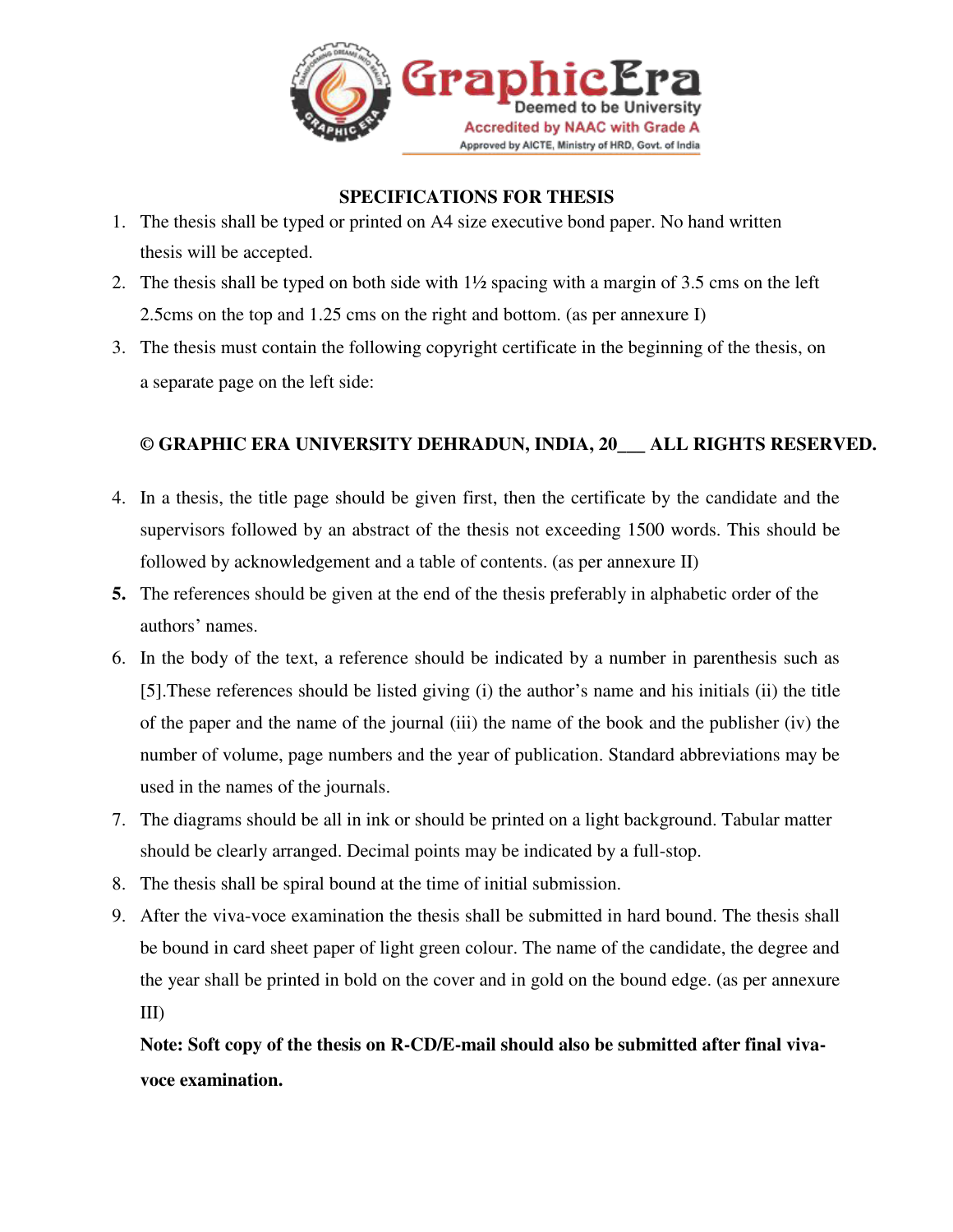|                               | <b>Top (2.5 cms)</b>                       |                  |
|-------------------------------|--------------------------------------------|------------------|
| Left (3.5 cm <mark>s</mark> ) | <b>Annexure I (Margins dimension only)</b> |                  |
|                               |                                            | Right (1.25 cms) |
|                               |                                            |                  |
|                               |                                            |                  |
|                               |                                            |                  |
|                               |                                            |                  |
|                               |                                            |                  |
|                               |                                            |                  |
|                               |                                            |                  |
|                               |                                            |                  |
|                               | Bottom (1.25 cms)                          |                  |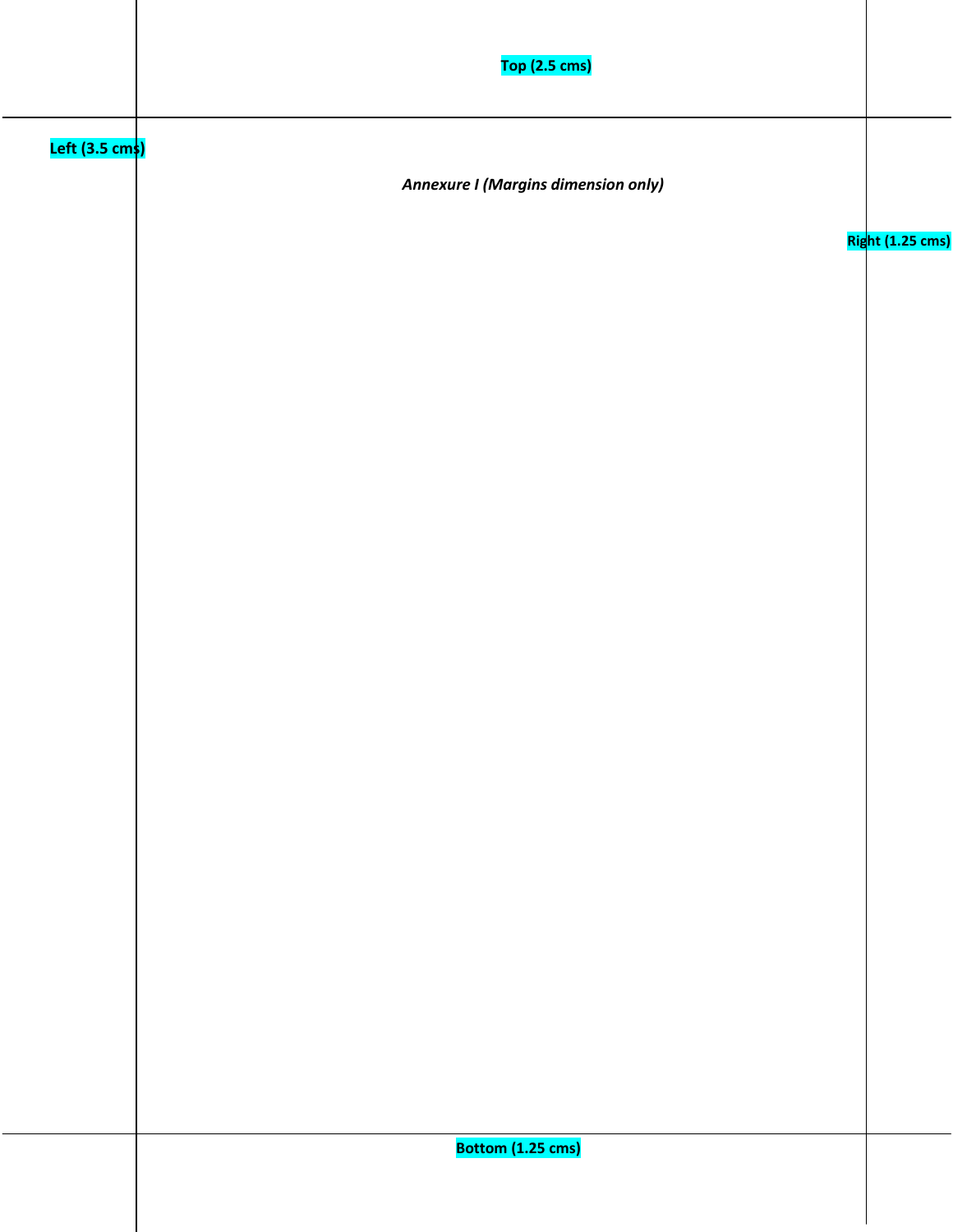# Annexure II **SAMPLE COPY TITLE**

**16 + Bold & Single Space**

*NOTE:* **Font may be Arial or New Time Roman all through out**

**Ph.D. THESIS**

**12 + Bold**

*by*

**12 Italic**

**NAME OF CANDIDATE**

**12 + Bold , Uppercase**

**Seal size 1.75" by 1.75" New Seal**



**14 + Bold and Single Space**

**DEPARTMENT OF CIVIL ENGINEERING GRAPHIC ERA DEEMED TO BE UNIVERSITY, CLEMENTOWN, DEHRADUN-248002, UTTARAKHAND, INDIA**

**July, 2018**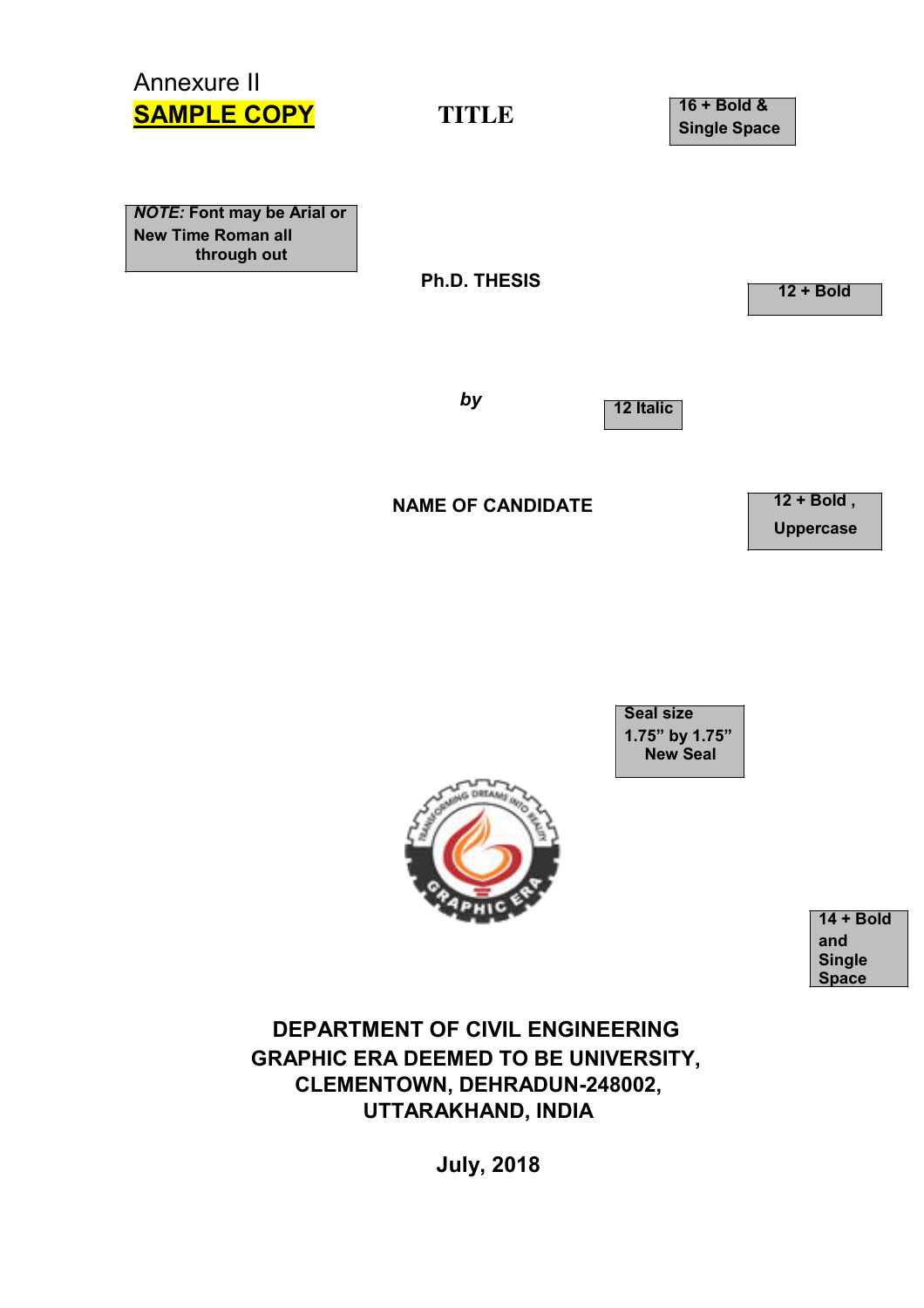**TITLE**

**16 + Bold & Single Space**

**12 + Bold**

**A THESIS**

*Submitted in partial fulfilment of the requirements for the award of the degree*

*of*

**DOCTOR OF PHILOSOPHY**

*in*

**CIVIL ENGINEERING**

*by*

**NAME OF CANDIDATE**

*Under the supervision of*

**Dr. XYZ**

**12 Italic + Bold & Both line Single Space**

**12 Italic**

**12 + Bold, Uppercase**

**12 Italic**

**12 + Bold, Uppercase**

**12 Italic**

**12 + Bold, Uppercase**

**12 Italic** 

**12 + Bold** 

**Seal size 1.75" by 1.75" New Seal**

> **14 + Bold and Single Space**



**DEPARTMENT OF CIVIL ENGINEERING GRAPHIC ERA UNIVERSITY, CLEMENTOWN, DEHRADUN-248002, UTTARAKHAND, INDIA**

**July, 2016**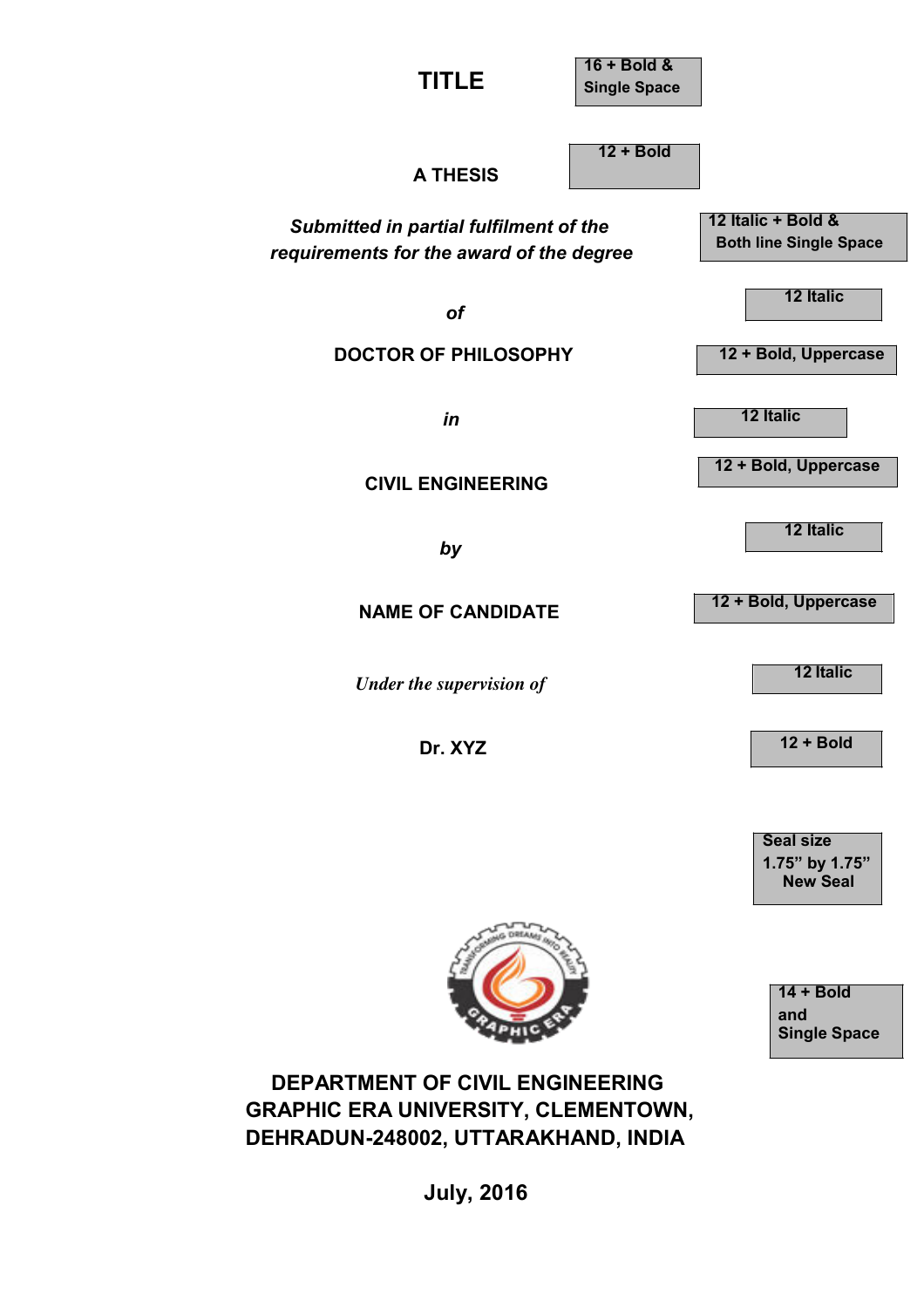**(C) GRAPHIC ERA DEEMED TO BE UNIVERSITY DEHRADUN, 2018 ALL RIGHTS RESERVED.**

> **12 + Bold & Both line Single space**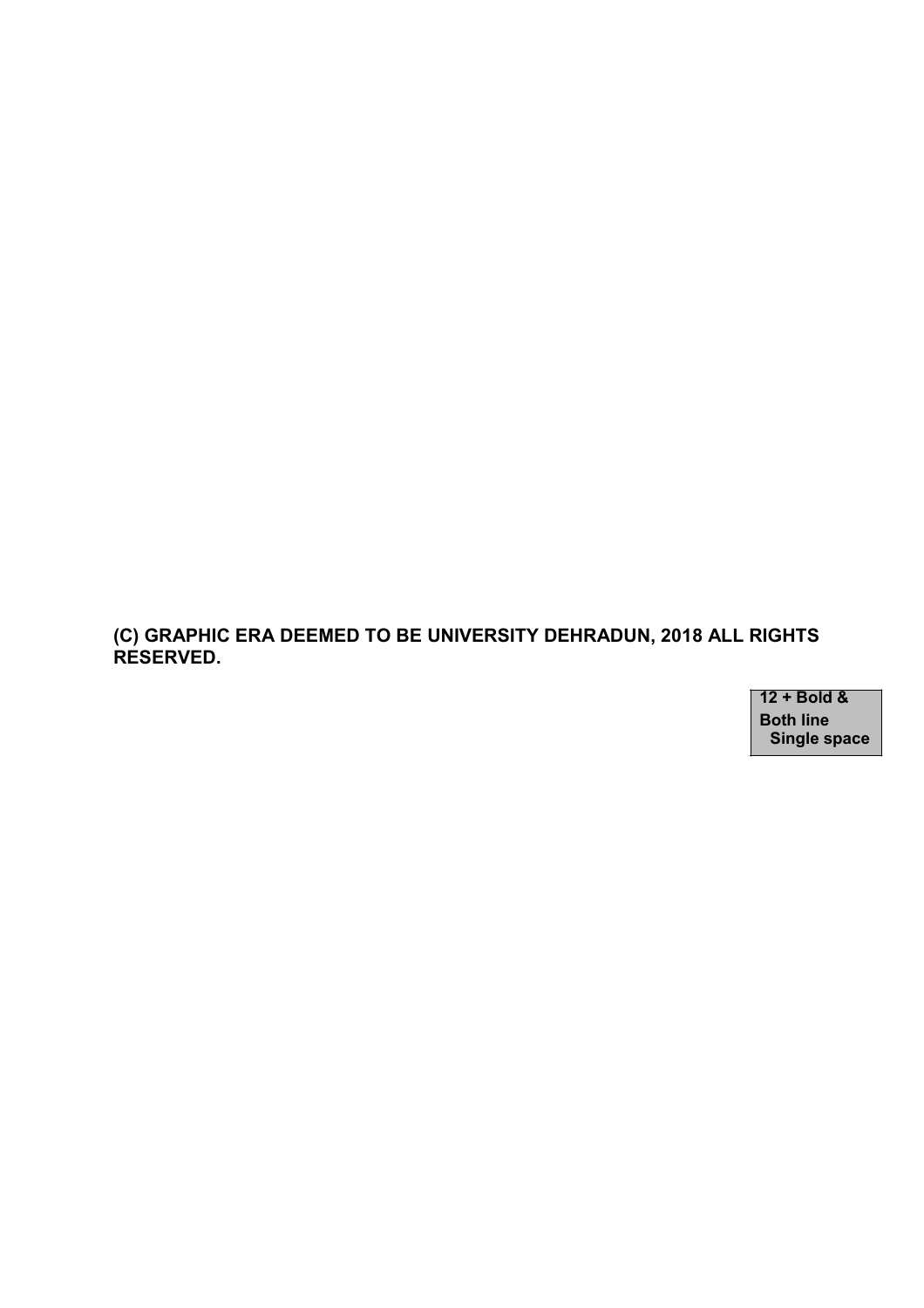

# **CANDIDATE'S DECLARATION 14 + Bold underline**

| I hereby certify that the work which is being presented in the thesis entitled                 | $+$<br>$\overline{12}$ |  |
|------------------------------------------------------------------------------------------------|------------------------|--|
|                                                                                                | line                   |  |
| in partial fulfillment of the requirements for the award of the Degree of Doctor of Philosophy | space<br>$1.5$ and     |  |
|                                                                                                | Topic                  |  |
| in<br>is an authentic record of my own work carried out during a period from                   |                        |  |
|                                                                                                | inverted<br>commas     |  |
| $&$ Bold<br>Graphic Era University, Dehradun.                                                  |                        |  |

The matter presented in this thesis has not been submitted by me for the award of any other degree of this or any other institution.

**Signature of the Candidate 12**

**+Bold**

This is to certify that the above statement made by the candidate is correct to the best of my/our knowledge. 12+line space

**Date: \_\_\_\_\_\_\_\_\_\_\_\_** Signature of Supervisor (s)



**12 +Bold** Single

1.5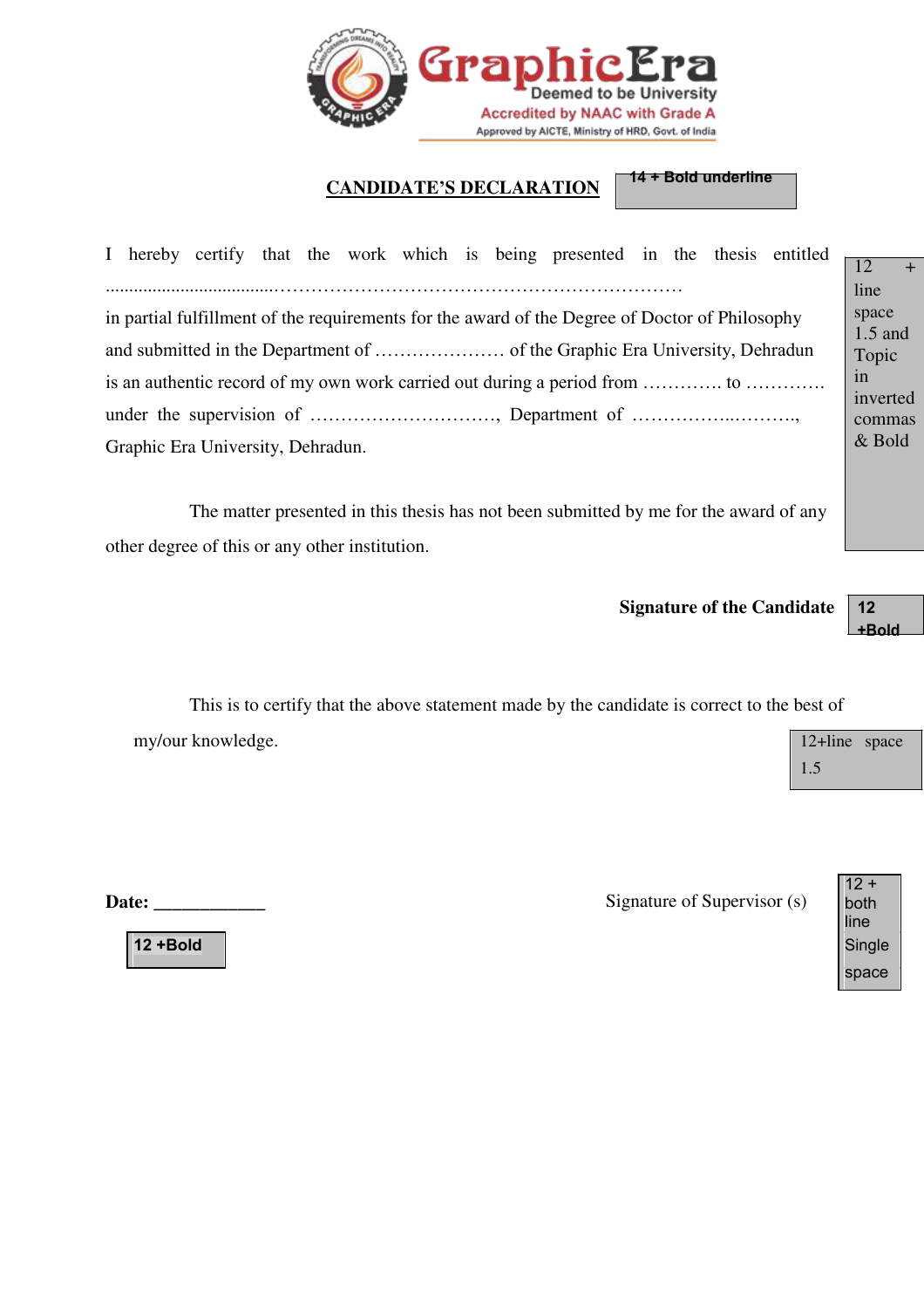

**CANDIDATE'S DECLARATION 14 + Bold underline**

*(To be used in Final Submission)*

| I hereby certify that the work which is being presented in the thesis entitled $\sqrt{12 + \text{line}}$                       |                      |  |
|--------------------------------------------------------------------------------------------------------------------------------|----------------------|--|
|                                                                                                                                | space<br>$1.5$ and   |  |
| fulfillment of the requirements for the award of the Degree of Doctor of Philosophy and                                        | Topic in<br>inverted |  |
|                                                                                                                                |                      |  |
| University, Dehradun is an authentic record of my own work carried out during a period from                                    |                      |  |
|                                                                                                                                |                      |  |
| $\overline{\text{m}}$ , and the contract of the theories of the contraction of the contract of the contract of the contract of |                      |  |

The matter presented in this thesis has not been submitted by me for the award of any other degree of this or any other institution

**Signature of the Candidate 12 +Bold**

This is to certify that the above statement made by the candidate is correct to the best of my (our) knowledge.

12+line space 1.5

**bold & both li Single space Signature of Supervisor (s)**

The Ph. D. Viva-Voce Examination of . . . . . . . . . . . . . . . . . . . . . . . . . . . . . . , Research Scholar, was held on ………………………… 12+line space 1.5

**Chairman, SRC Signature of External Examiner**

**12 + Bold, line space 1.5**

This is to certify that the student has made all the corrections in the thesis. 12+line space 1.5

**Signature of Supervisor (s)**

|                                        | both $\ln 12 + \text{bold } 8$ |
|----------------------------------------|--------------------------------|
| <b>Head of Department/DRC Chairman</b> | <b>Single</b>                  |
| space                                  |                                |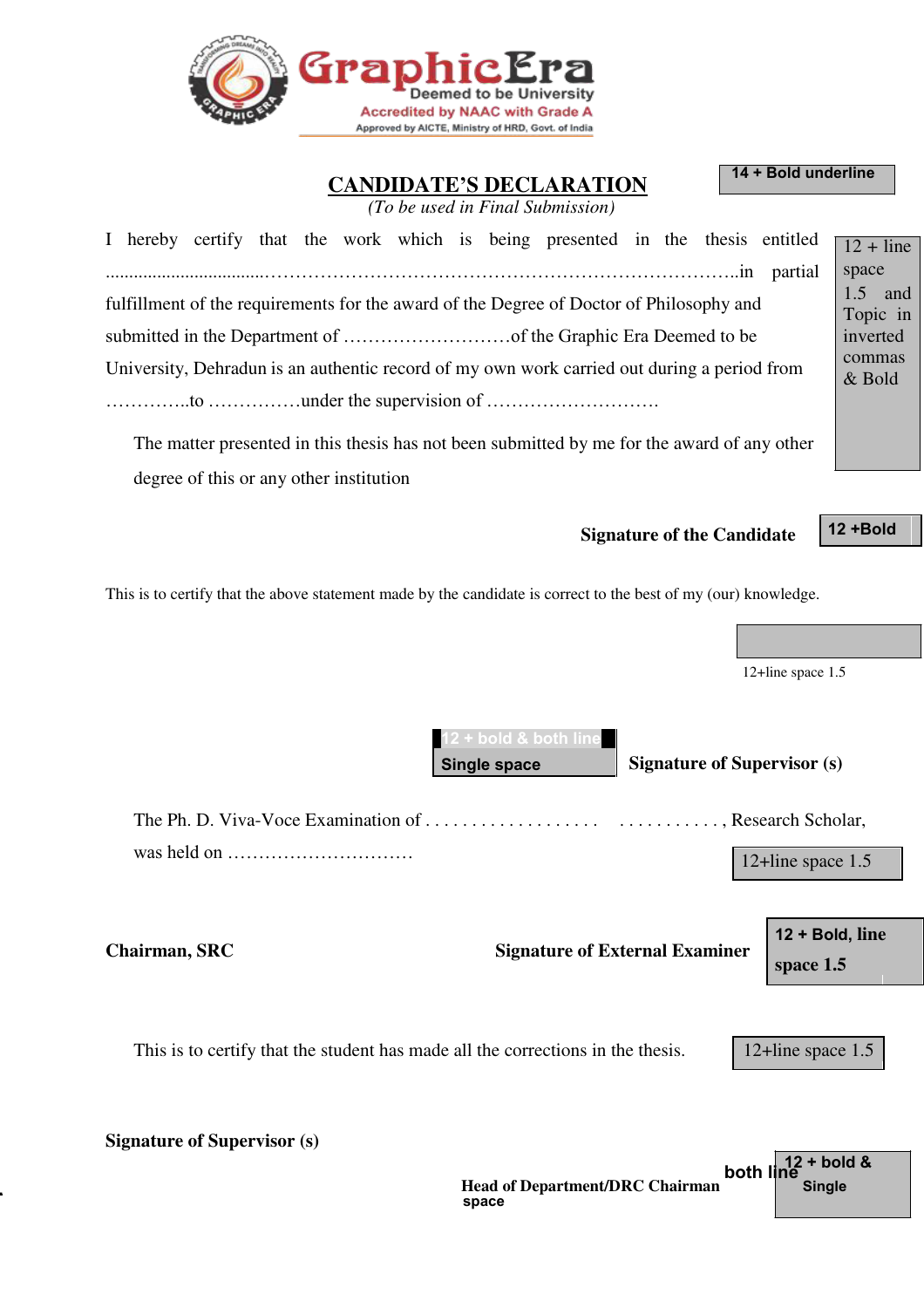#### **Abstract**

The abstract begins here. Abstract can have maximum 1500 words. In the present study, initially of data. It involves tasks such as classification, clustering and association rule mining. Simple whereas the one with heterogeneous attribute types may be termed as complex. Further, such datasets can be very challenging the, noisy and incomplete. Most of the real world datasets are incomplete, noisy and complex in nature. Mining data may be high-dimensional. Typical examples include – climatic data, transactional data, financial data, etc. ………………

………………………………………………………………………………………………… …………………………………………………………………………………………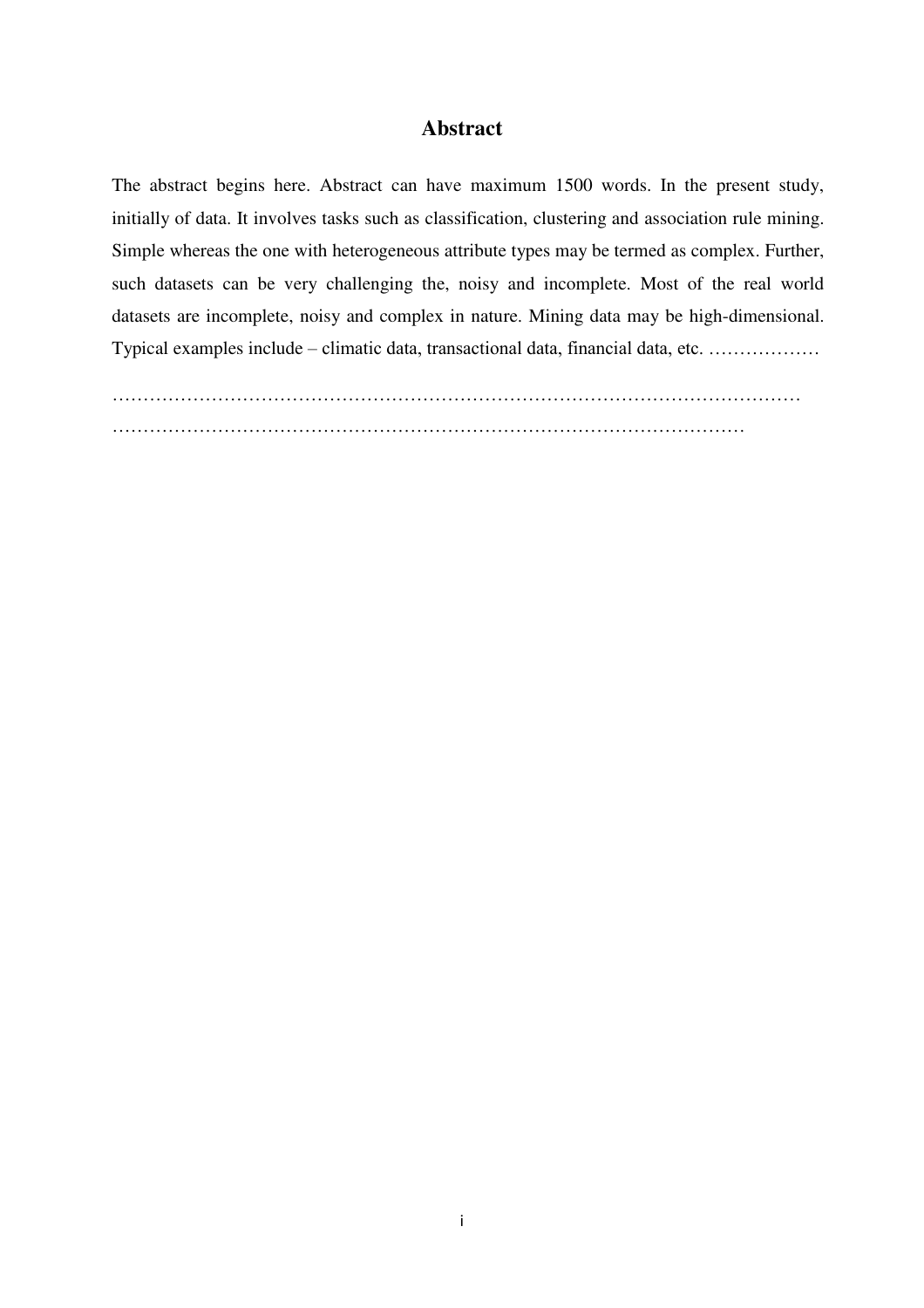### **Acknowledgements**

I would like to express my deep and sincere gratitude to my

supervisors.…………………………………………………………………………………… ………………………………………………………………………………………………… ……………………………………………..

Signature of candidate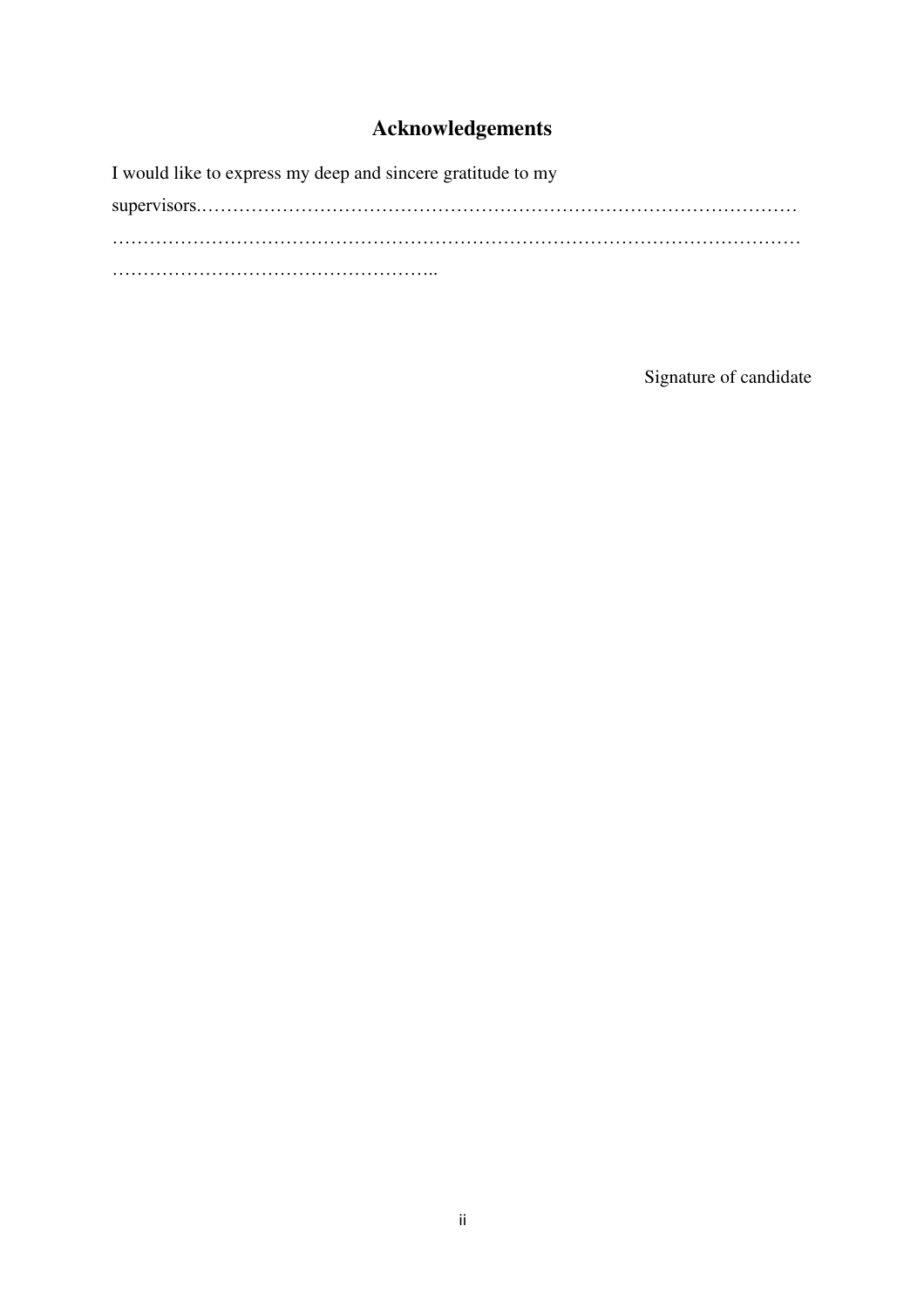## **Contents**

|     | <b>Chapter 1 Introduction and Problem Statement</b> | 1              |
|-----|-----------------------------------------------------|----------------|
| 1.1 |                                                     | 1              |
| 1.2 |                                                     | $\overline{2}$ |
| 1.3 |                                                     | $\overline{2}$ |
| 1.4 |                                                     | 3              |
| 1.5 |                                                     | $\overline{4}$ |
|     | <b>Chapter 2 Literature Review</b>                  | 5              |
| 2.1 |                                                     | 5              |
| 2.2 |                                                     | 5              |
|     |                                                     | 5              |
| 2.3 |                                                     | 7              |
|     |                                                     | 7              |
|     |                                                     |                |
| 2.4 |                                                     |                |
| 2.5 |                                                     | 19             |
| 2.6 |                                                     |                |
|     | <b>Chapter 3 Proposed Methods for</b>               | 23             |
| 3.1 |                                                     | 23             |
| 3.2 |                                                     |                |
| 3.3 |                                                     |                |
| 3.4 |                                                     | 27             |
| 3.5 |                                                     | 28             |
|     | 3.5.1                                               | 29             |
|     | 3.5.2                                               |                |
| 3.6 |                                                     | 32             |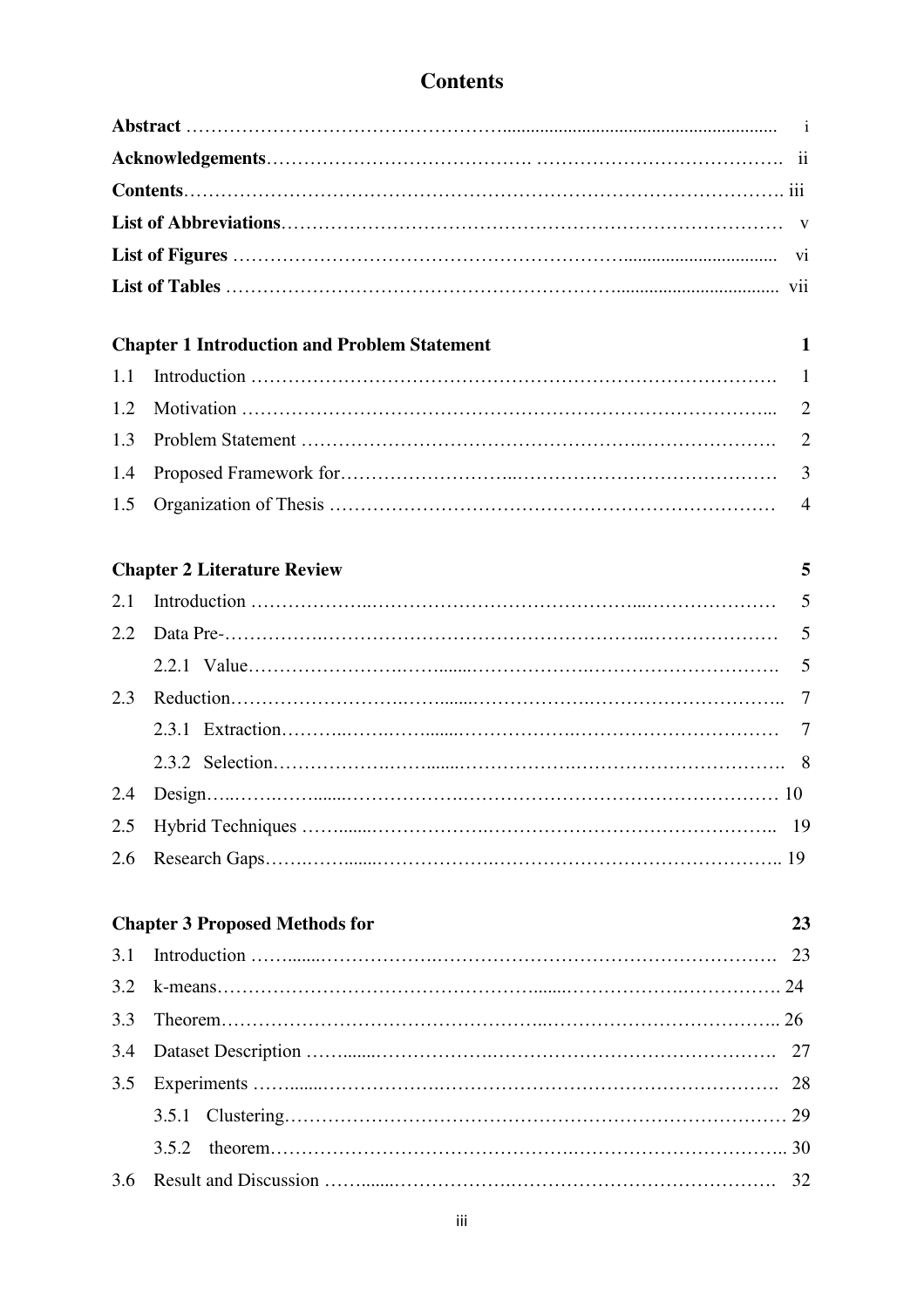| 3.7 |                                             |    |  |
|-----|---------------------------------------------|----|--|
|     |                                             |    |  |
| 4.1 |                                             |    |  |
|     |                                             |    |  |
|     |                                             |    |  |
| 5.1 |                                             |    |  |
| 5.2 |                                             | 49 |  |
|     | 5.7.1                                       |    |  |
|     | 5.7.2                                       |    |  |
|     | 5.7.3                                       |    |  |
|     | 5.7.4                                       |    |  |
| 5.3 |                                             |    |  |
|     |                                             | 55 |  |
|     | <b>Chapter 7 Conclusion and Future Work</b> | 67 |  |
| 7.1 |                                             | 67 |  |
|     | 7.2 Suggestions for the Future Work         | 69 |  |
|     | <b>Appendix AProof of the Temporal</b>      | 72 |  |
|     | <b>References</b>                           | 75 |  |
|     | <b>Publications out of the work</b><br>87   |    |  |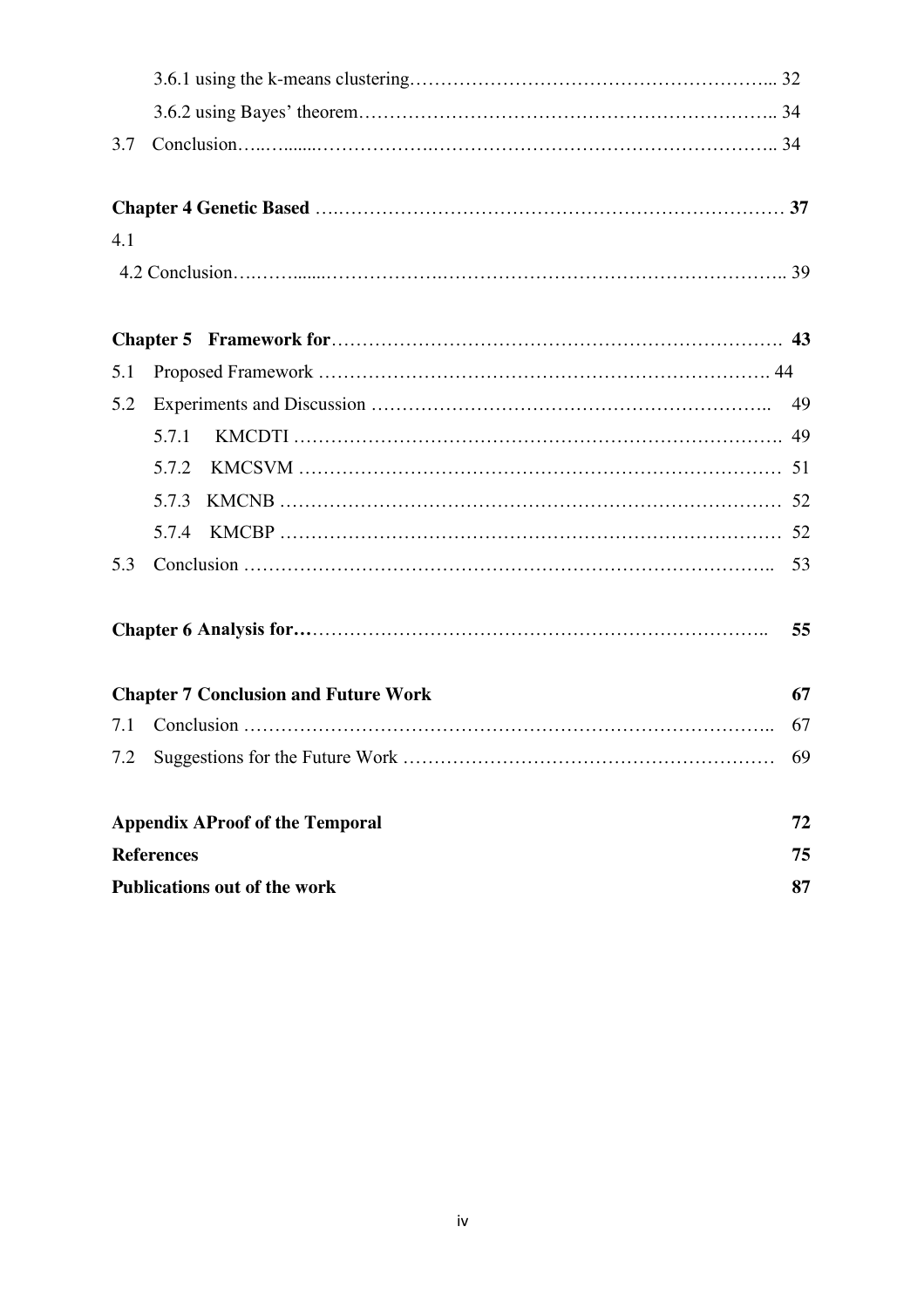### **List of Abbreviations**

| $\mathrm{A}\%$    | Accuracy                                                         |
|-------------------|------------------------------------------------------------------|
| <b>AGNES</b>      | <b>Agglomerative Nesting Clustering</b>                          |
| <b>AIRS</b>       | Artificial Immune Recognition System                             |
| <b>AIRS-LSSVM</b> | Artificial Immune Recognition System Least square support Vector |
|                   | Machine                                                          |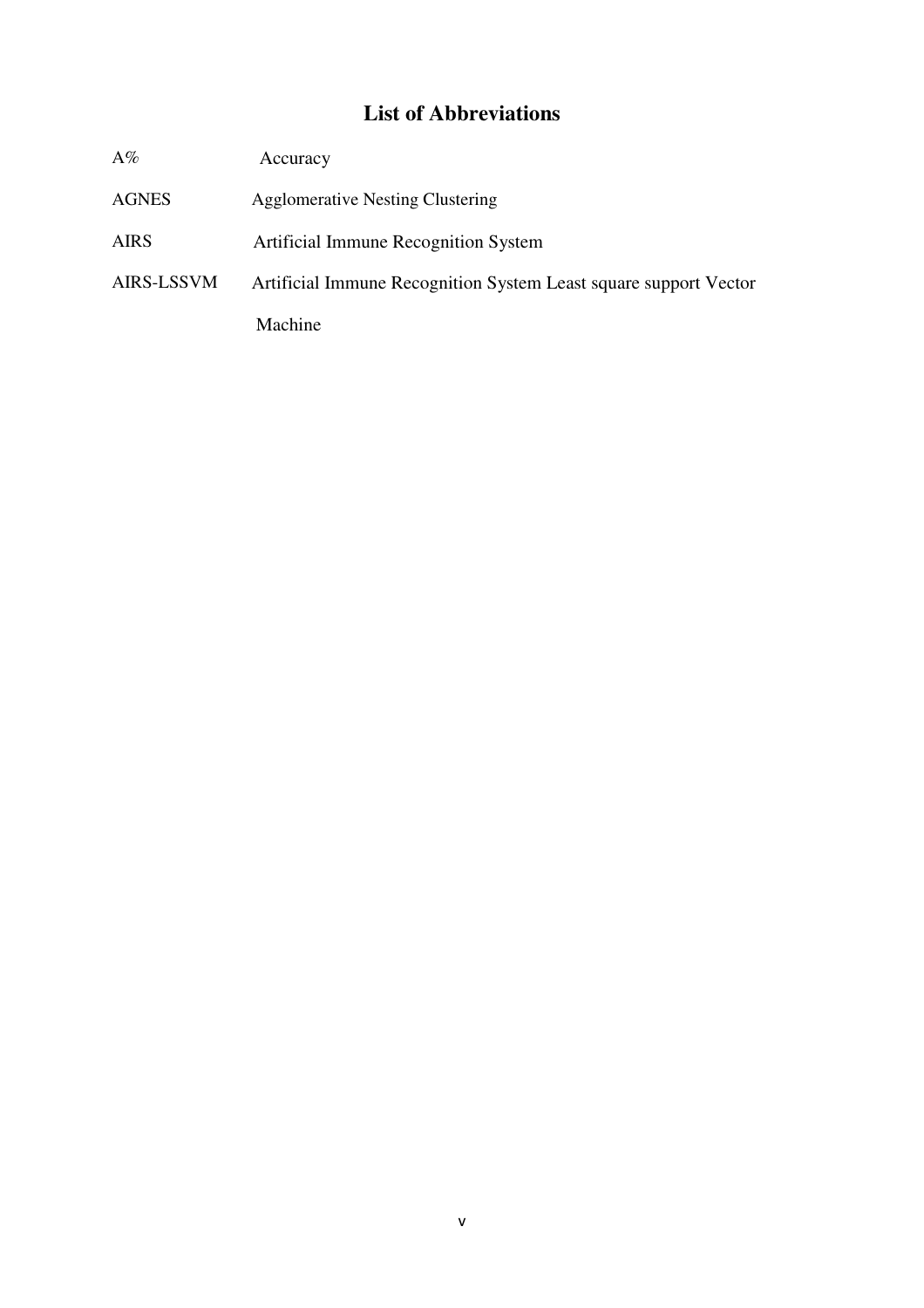# **List of Figures**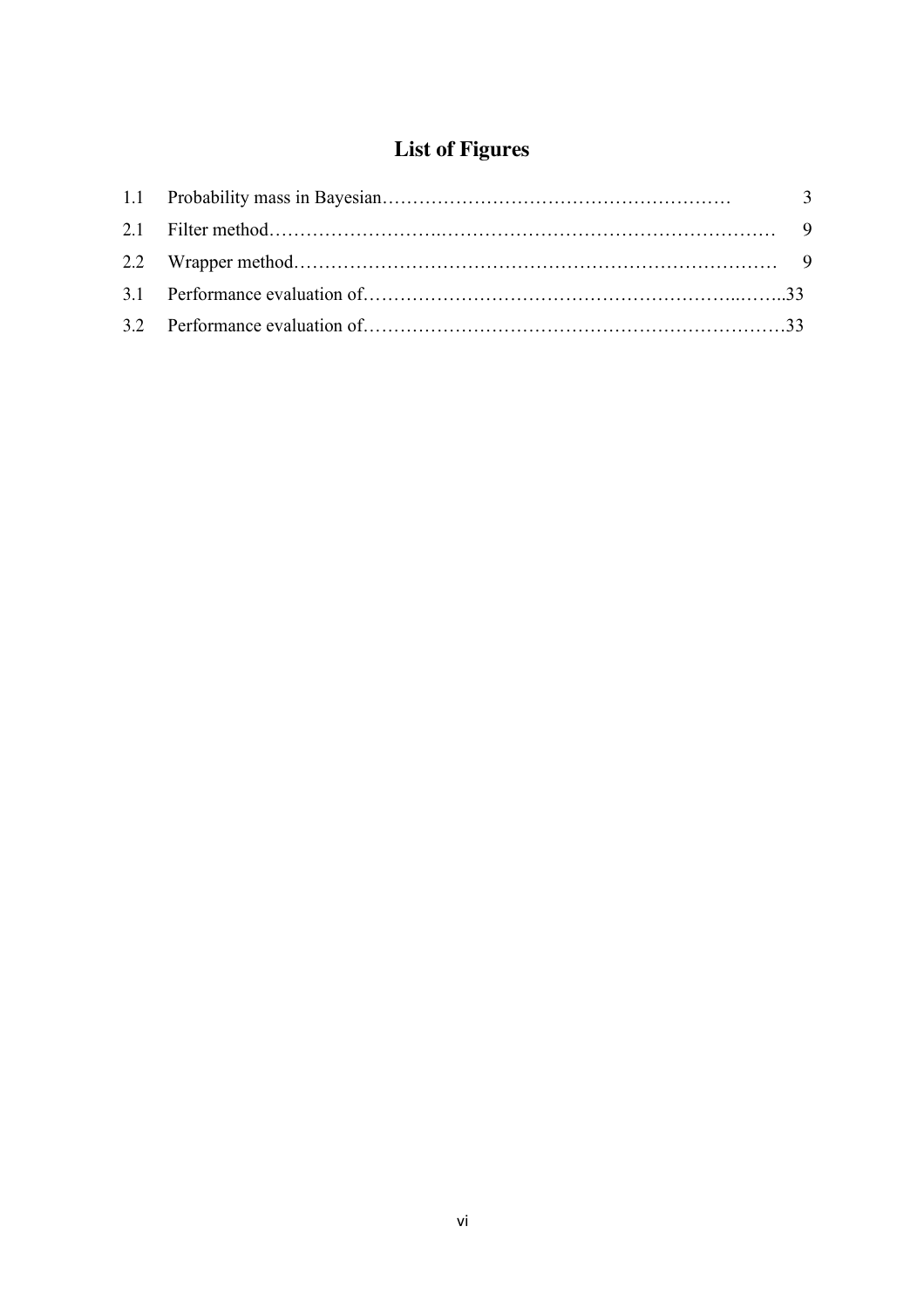## **List of Tables**

| 3.1 Details of datasets including description of attributes and distribution of records  28 |  |
|---------------------------------------------------------------------------------------------|--|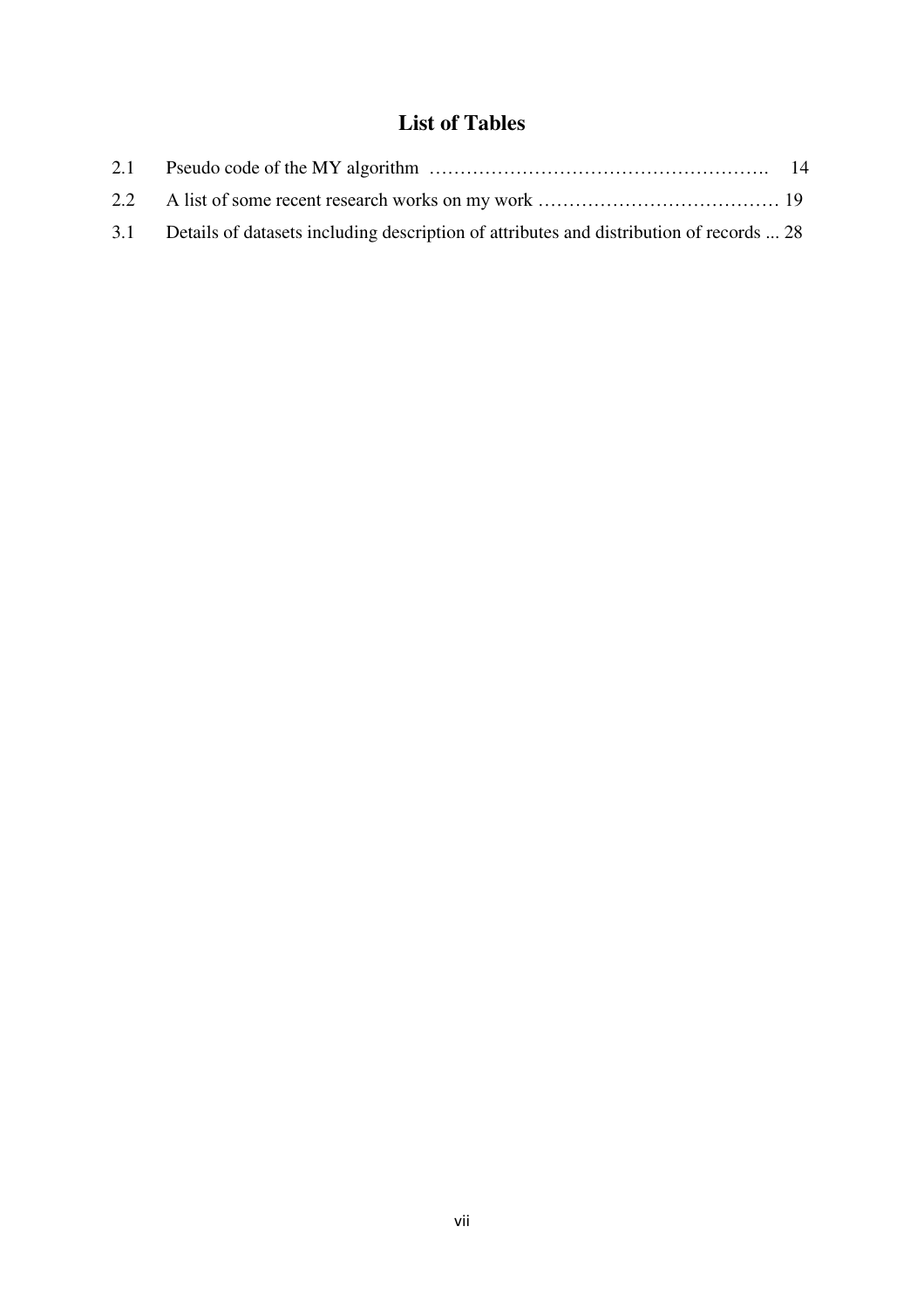# **Annexure III**

# RELIABILITY MEASURES ANALYSIS FOR **INDUSTRIAL BASED COMPLEX SYSTEMS**

## **Ph.D. THESIS**

by **AMIT KUMAR** 



DEPARTMENT OF MATHEMATICS GRAPHIC ERA UNIVERSITY, CLEMENT TOWN DEHRADUN-248002, UTTARAKHAND, INDIA

**APRIL, 2016**